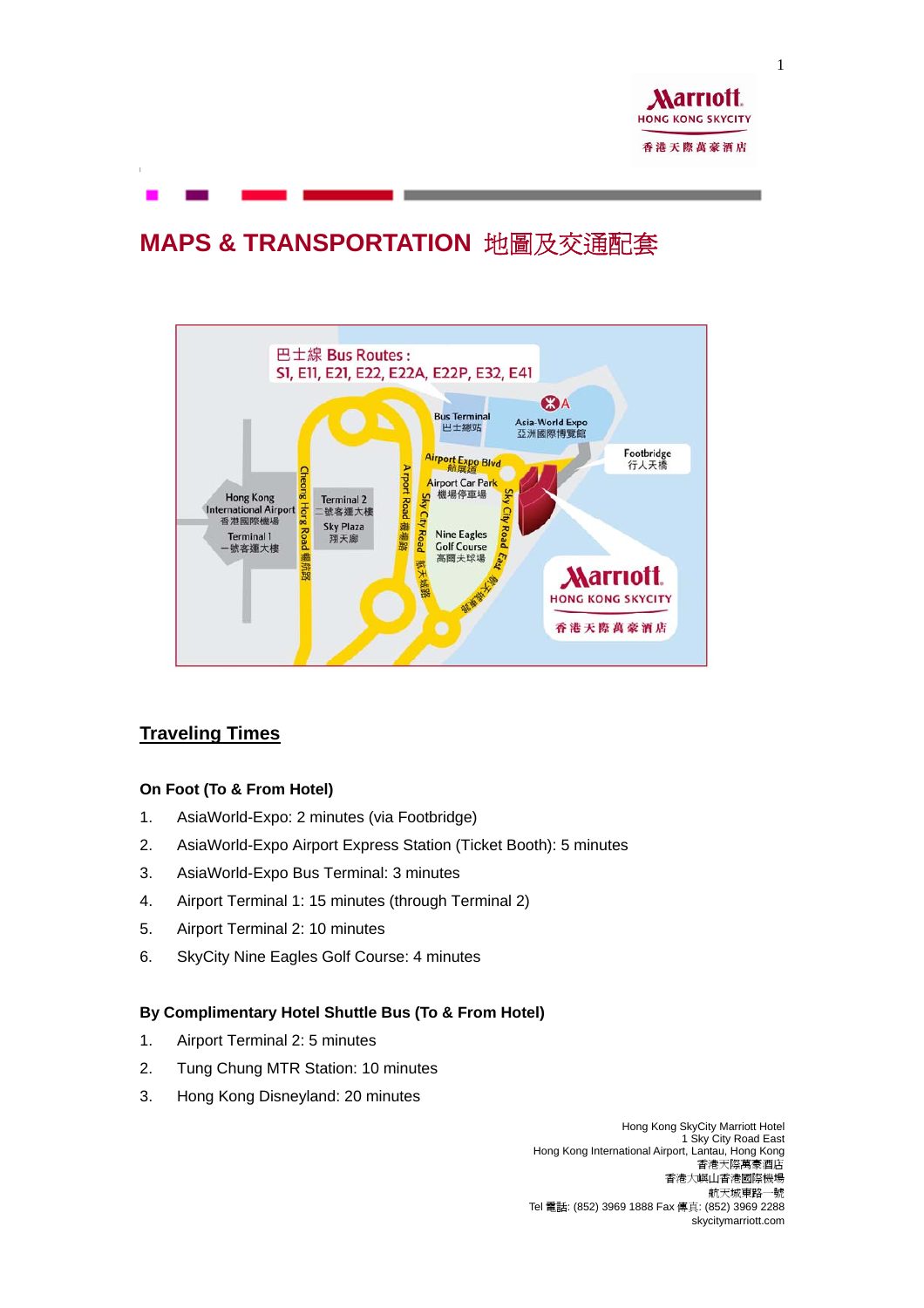

#### **By Taxi (To & From Hotel)**

- 1. Kowloon: 30 minutes
- 2. Hong Kong Island: 40 minutes
- 3. Hong Kong Gold Coast: 40 minutes

#### **By Public Bus (To & From AsiaWorld-Expo Bus Terminal; during non-event times)**

- 1. Kowloon: 80 96 minutes
- 2. Hong Kong Island: 75 minutes

#### **By Airport Express (To & From AsiaWorld-Expo MTR Station)**

- 1. Airport Station: 1 minute
- 2. Tsing Yi Station: 17 minutes
- 3. Kowloon Station: 25 minutes
- 4. Hong Kong Station: 28 minutes

*Remarks: Indicated distance and journey duration is for reference only and is subject to traffic conditions beyond the control of the hotel.*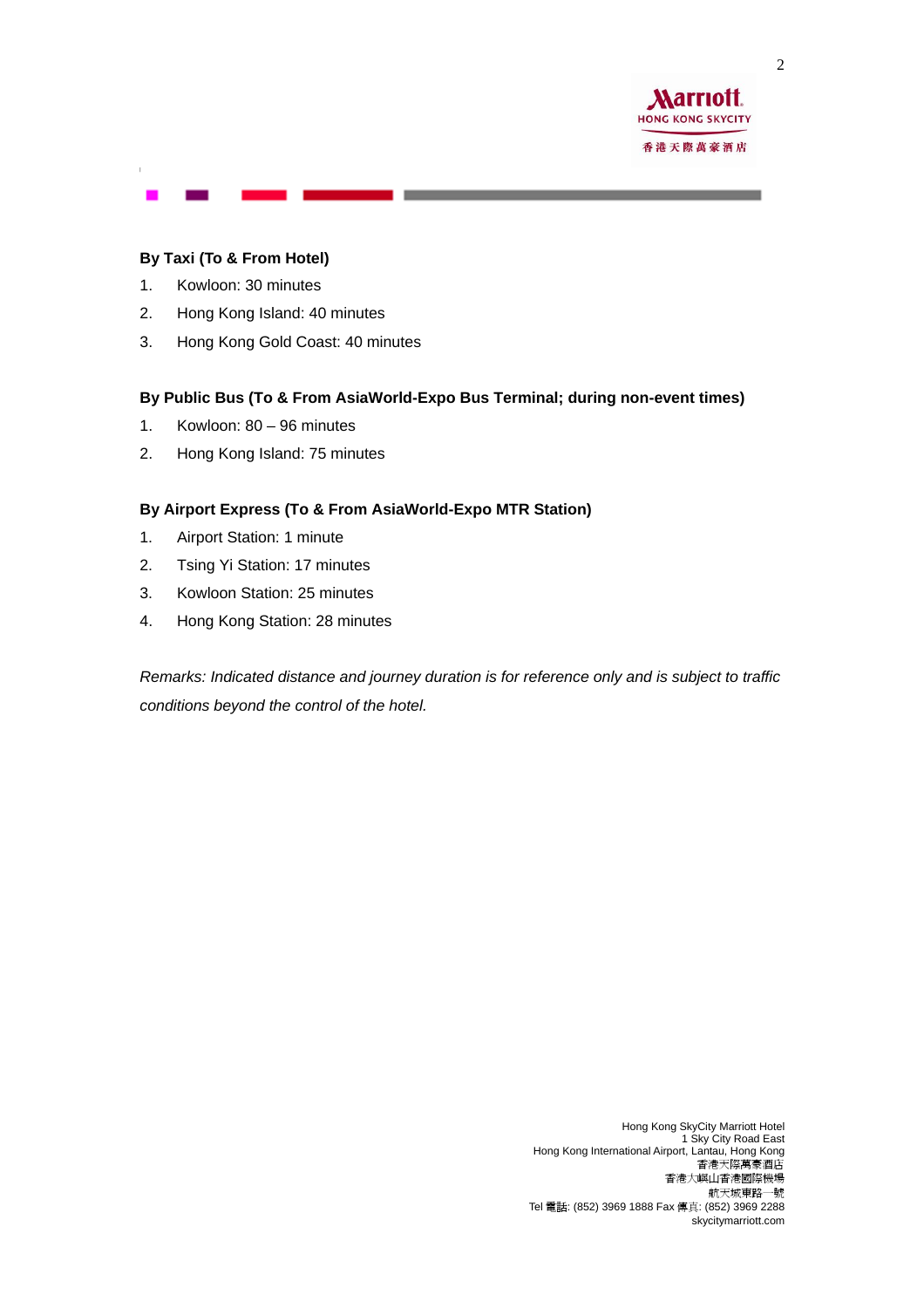

## 交通時間

#### 步行 **(**往返酒店**)**

- 1. 亞洲國際博覽館: 2 分鐘(經行人天橋)
- 2. 機場快綫博覽館站: 5 分鐘
- 3. 亞洲國際博覽館巴士總站: 3 分鐘
- 4. 機場一號客運大樓: 15 分鐘(經機場二號客運大樓)
- 5. 機場二號客運大樓: 10 分鐘
- 6. Nine Eagles 高爾夫球場: 4 分鐘

#### 乘坐酒店免費穿梭巴士 **(**往返酒店**)**

- 1. 機場二號客運大樓: 5 分鐘
- 2. 港鐵東涌站: 10 分鐘
- 3. 香港迪士尼樂園: 20 分鐘

#### 乘坐計程車 **(**往返酒店**)**

- 1. 九龍區: 30 分鐘
- 2. 港島區: 40 分鐘
- 3. 香港黃金海岸: 40 分鐘

#### 乘坐巴士 **(**往返亞洲國際博覽館巴士總站**;** 於非演唱會及活動時段**)**

- 1. 九龍區: 80 96 分鐘
- 2. 港島區: 75 分鐘

#### 乘坐機場快綫列車 **(**往返機場快綫博覽館站**)**

- 1. 機場站: 1 分鐘
- 2. 青衣站: 17 分鐘
- 3. 九龍站: 25 分鐘
- 4. 香港站: 28 分鐘

備註:上述交通時間僅供參考,可能因應交通情况而有所改變。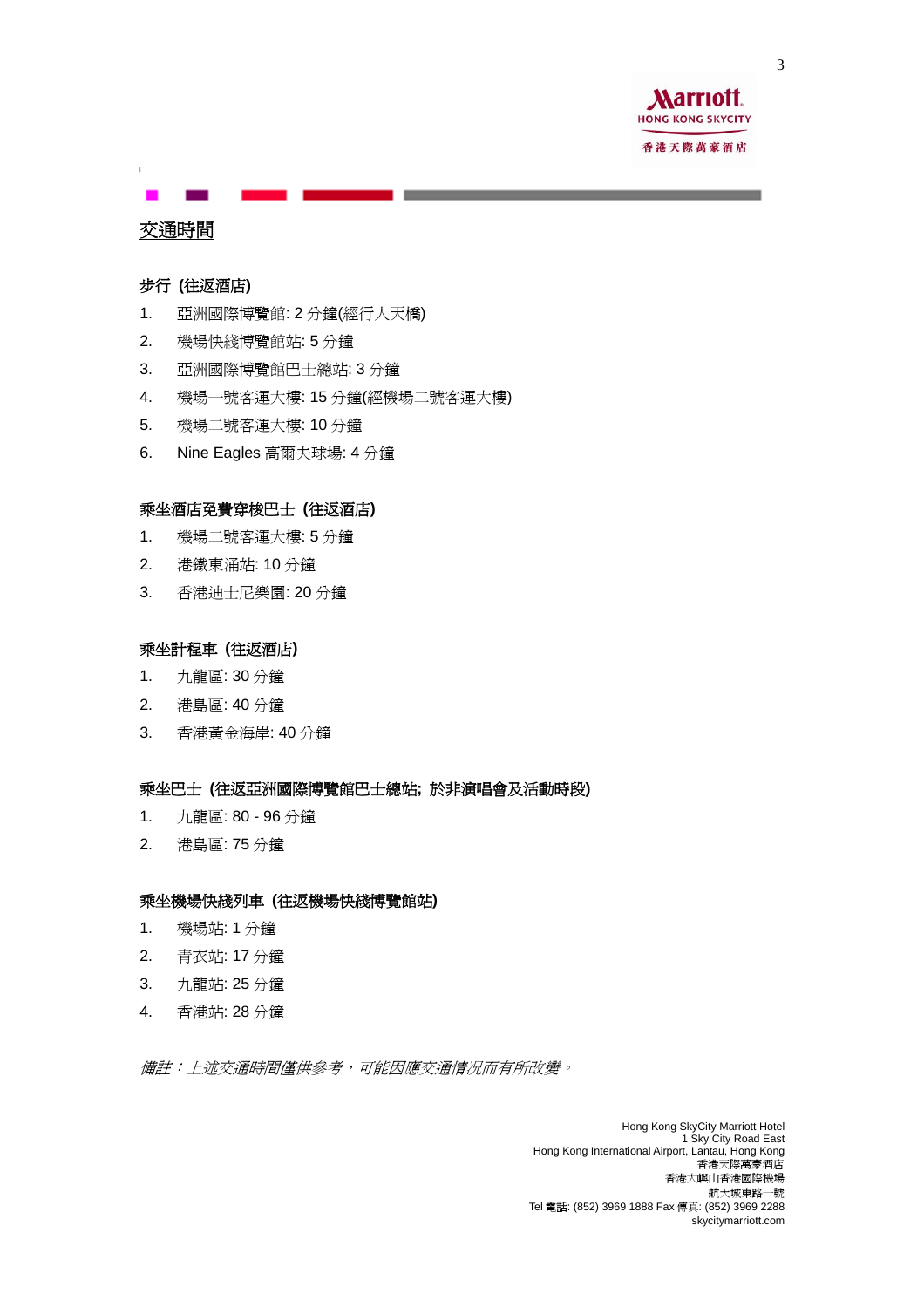

### Hotel Shuttle Bus Schedule 酒店穿梭巴士時間表

# COMPLIMENTARY SHUTTLE BUS SERVICE 免費穿梭巴士服務

# HOTEL 酒店

# AIRPORT 機場

# Departing

From Hotel 由酒店開出

From Airport (Terminal 2 - Bay 29/30) 由機場開出 (2號客運大樓-29/30號泊位) Operating Hours 服務時間 05.00 - 00.40 早上5時 - 午夜12時40分

 $05.10 - 00.50$ 早上5時10分-午夜12時50分 Frequency 班次

Every 20 minutes (00", 20", 40") 每20分鐘一班(每小時00分、20分、40分)

Every 20 minutes (10", 30", 50") 每20分鐘一班(每小時10分、30分、50分)

**HONG KONG DISNEYLAND** 

香港迪士尼樂園

# HOTEL 酒店

HOTEL 酒店

Departing From Hotel 由洒店開出

Departing

From Hotel 由酒店開出 10.00 早上10時 Departing From Disnevland 由香港油土尼樂園開出

20.45 晚上8時45分



18.00 | 18.30 | 19.00 | 19.30 | 20.00 | 21.15 | 21.45 | 00 te loo 45 Loo 15 Loo 45 Lui 15 Lui 45 Lui 15 Lui

| From Tung Chung<br>由東涌開出 | 08.15 08.45 09.15 09.45 11.15 11.45 12.15 12.45 13.15                 |  |  |  |  |
|--------------------------|-----------------------------------------------------------------------|--|--|--|--|
|                          | 13.45   14.15   14.45   15.15   15.45   16.15   16.45   17.15   17.45 |  |  |  |  |
|                          | 18.15   18.45   19.15   19.45   20.15   21.30   22.00                 |  |  |  |  |

\* Shuttle service is subject to weather and traffic conditions. Schedule may change without prior notice.

\*穿梭巴士服務可能因天氣或交通情況而更改,恕不另行通知。